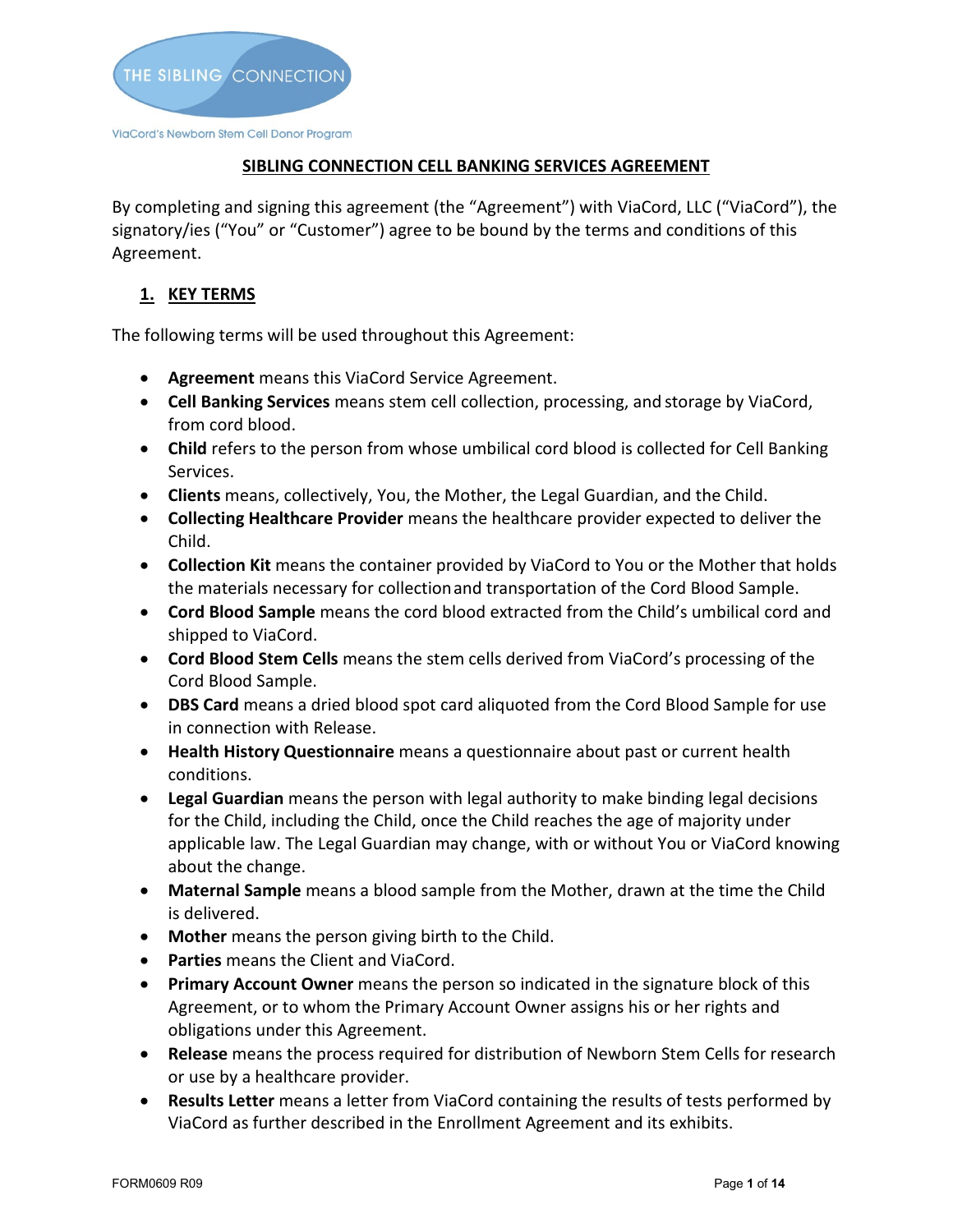

- **Samples** means the Cord Blood Sample and Maternal Sample.
- **Sibling** means a child who shares two biological parents with the Child, e.g., full sister or brother.
- **Sibling Connection Program** means ViaCord's directed donation program for families regardless of their financial situation.
- **Transfer** means the process of shipment of Newborn Stem Cells from VPL to a thirdparty other than a Release.
- **ViaCord** means to ViaCord, LLC.
- **VPL** means to the ViaCord Processing Lab.
- **You** means the person(s) who sign(s) this Agreement.

# **2. CLIENT RESPONSIBILITIES**

## **a. Enrollment**

You are responsible for having all the required information in this Agreement completed and for the accuracy of the information provided. If any is incorrect, it may delay or prohibit Clients from enjoying the benefits of the Cell Banking Services.

You will not be enrolled until You have completed the Informed Consent for Collection and Storage (attached as Schedule 1), and have completed or are facilitating the Mother's completion of the Health History Questionnaire (attached as Schedule 2) and informed consent to testing of the Maternal Sample (attached as Schedule 3), and ViaCord has received a Medical Referral Form (provided separately) completed by Sibling's treating physician with the qualifying condition.

Generally, for Cord Blood Stem Cells to be used in treatment, the healthcare provider will need information about the Mother. The Health History Questionnaire provides much of the required information, and complete, accurate information is critical to Release and use of Cord Blood Stem Cells. If any information provided in the Enrollment Agreement or any of the Health History Questionnaire is incomplete or incorrect, it is the Client's responsibility to notify ViaCord and correct that information immediately.

# **b. Communication Contact Information**

ViaCord prides itself on building strong relationships with its customers. In order to maintain this relationship, ViaCord communicate with Clients regarding the Cell Banking Services, and updates regarding new research and treatments by phone, email, postal service. ViaCord would like to communicate with Clients by text message, but standard text messaging rates may apply and Clients may opt out by contacting Customer Service at **800-998-4226**.

It is important that You update ViaCord of any relevant health information regarding the donor Child or the Sibling, and that if there is a change in Client contact information, You contact Customer Service at **800-998-4226**.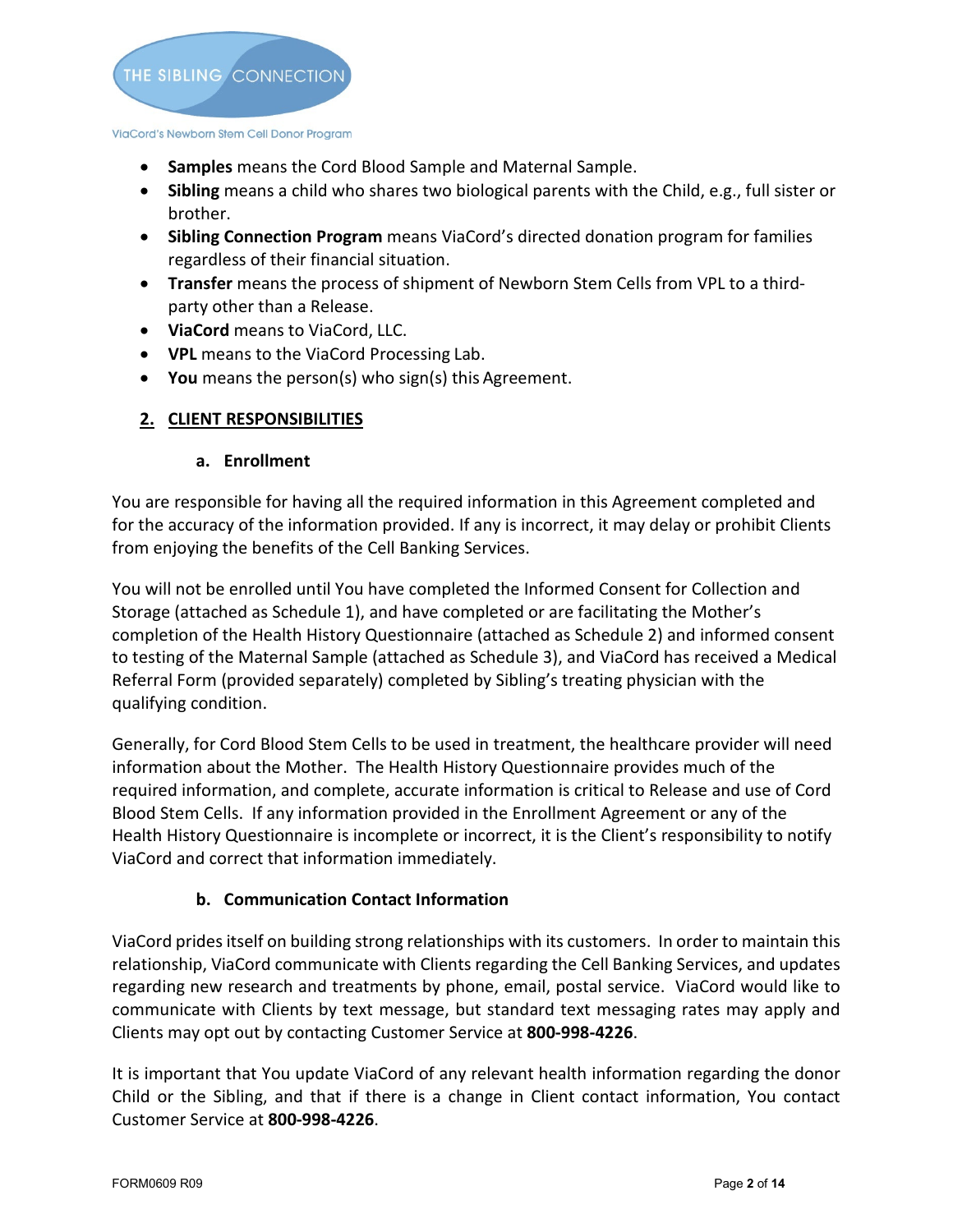

#### **c. Authority**

Each Legal Guardian may act independently. If there is a disagreement between Legal Guardians, *ViaCord will follow the instructions of the Primary Account Owner*, subject to the terms and conditions of this Agreement.

Other than as specifically provided otherwise in this Agreement, the Legal Guardian has sole authority to make decisions on behalf of all Clients about changing the **Cell Banking Services**.

- **d. Before Delivery**. In preparation for collection of the Cord Blood Sample:
	- i. The Mother will receive the Collection Kit, and it is her responsibility to keep the Collection Kit in a cool, dry place. ViaCord suggests keeping the Collection Kit with the bag she plans to bring to the hospital.
	- ii. The Mother must inform the Collecting Healthcare Provider of the plan to collect the Cord Blood Sample. If the Collecting Healthcare Provider changes, the Client must inform the new Collecting Healthcare Provider of the plan to collect the Cord Blood Sample,
	- iii. The Mother must bring the Collection Kit to the hospital on the day of delivery.
	- iv. The Mother must give the Collection Kit to the Collecting Healthcare Provider or other person performing delivery of the Child. The Collection Kit includes instructional materials for the Collecting Healthcare Provider. The Client must inform the Collecting Healthcare Provider or other person performing delivery of the Child that they will need to use the contents of the Collection Kit to collect:
		- 1. The Cord Blood Sample, and
		- 2. The Maternal Sample.
- **e. After Delivery**. After delivery of the Child and collection of the Cord Blood Sample, the Client must:
	- i. Follow the instructions within the Collection Kit to inspect the cord blood bag and the three (3) vials of the Maternal Sample for any leaks or other defects.
	- ii. Contact ViaCord at **1-800-998-4226 within two (2) hours** of collection of the Cord Blood Sample so that ViaCord may arrange for pickup of the Samples.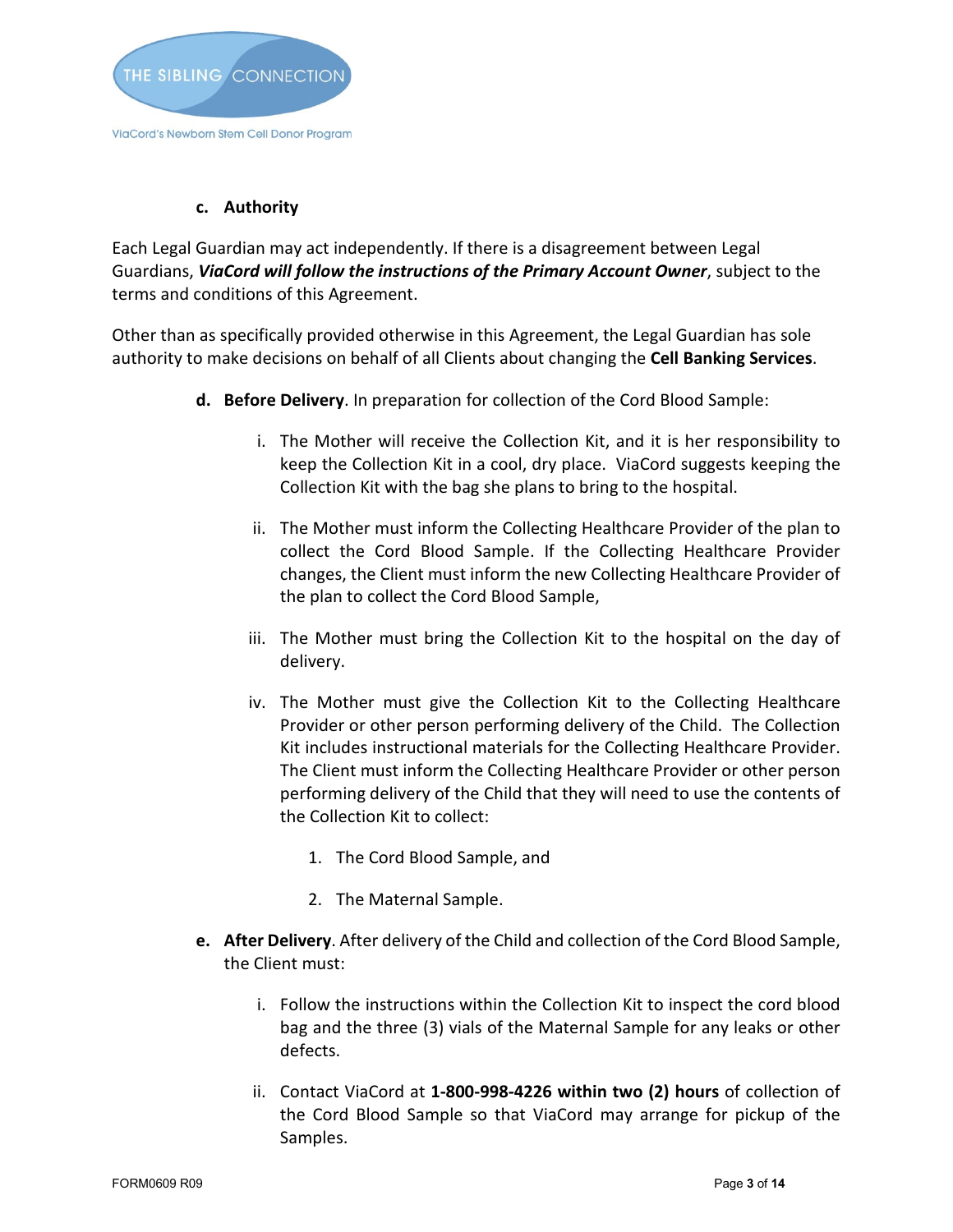

iii. Review the contents of the Collection Kit with ViaCord's Customer Service personnel before sealing the Collection Kit and answer any follow-up questions regarding the Health History Questionnaire(s). This phone call may last approximately ten (10) minutes.

iv. Keep the Collection Kit at room temperature and readily available until the medical courier arrives.

# 3. **DESCRIPTION OF COLLECTION OF THE SAMPLES**

## **a. Collection Process for Cord Blood Sample**

Collection of the Cord Blood Sample is non-invasive and should not interfere with delivery or subsequent care of the Child. After the Child is delivered and the cord is clamped, the Collecting Healthcare Provider will clean a four-to-eight-inch area of umbilical cord with antiseptic solution and will insert the blood bag needle into the umbilical cord vein. The Cord Blood Sample flows into the bag by gravity until it stops, after which the collection is complete. The blood bag is to be clamped, knotted, sealed, and labeled. Collection of the Cord Blood Sample typically takes two to four minutes.

However, under some circumstances timely collection of the Cord Blood Sample is impossible due to circumstances of the birth or subsequent treatment of the Child, or care for the Mother. Although infrequent, complications may occur at birth and it may not be possible for the Collecting Healthcare Provider to collect the Cord Blood Samples. The health and safety of the Child and Mother are of paramount importance, and if any complications occur during birth, the Collecting Healthcare Provider may elect not to collect the Cord Blood Samples.

# **b. Collection Process for Maternal Sample**

In addition to the information in the Health History Questionnaire, use of Cord Blood Stem Cells requires some information about the Mother at the time of birth of the Child. The Collecting Healthcare Provider will therefore collect a blood sample from the Mother.

# **c. Healthcare Provider Compensation**

Neither the Collecting Healthcare Provider nor any other healthcare provider who assists with collection of a Cord Blood Sample is a ViaCord employee or agent, or otherwise legally entitled to bind ViaCord.

ViaCord is not responsible for reimbursing Clients for fees that any healthcare provider may charge the Client for the collection of the Cord Blood Sample.

ViaCord may reimburse the Collecting Healthcare Provider for collection of a Cord Blood Sample and Clients may ask their Collecting Healthcare Provider(s) whether ViaCord is reimbursing them forcollection of the Cord Blood Sample.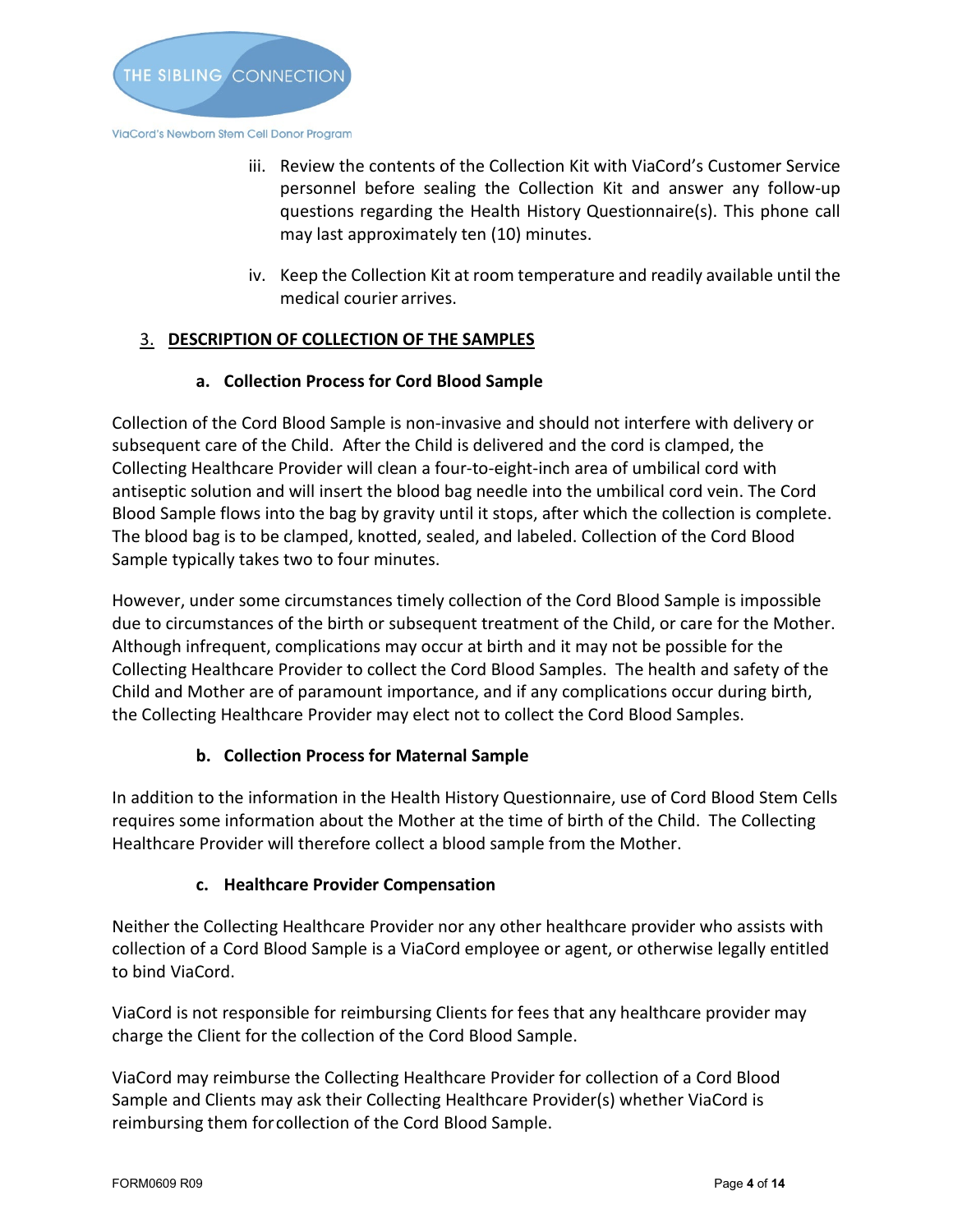

# **4. VIACORD'S RESPONSIBILITIES**

Once the Child's and Sibling's eligibility for the Sibling Connection Program are verified, ViaCord's responsibilities are as follows:

#### **a. Delivery of the Collection Kit**

ViaCord will send the Collection Kit to the Mother. The Collection Kit will include all the materials needed for the Collecting Healthcare Provider to Collect the Samples, and for shipment of the Samples to VPL. The Collection Kit includes instructional materials for the Collecting Healthcare Provider.

#### **b. Transportation of the Samples**

ViaCord will arrange for a medical courier to transport the Samples to VPL after the Client's notification of delivery of the Child, and the collection of the Samples.

No courier service can guarantee that the Samples will reach VPL without delay, loss or damage in transit. However, ViaCord works with a transportation service provider for industries that require immediate turn-around time and specializes in handling of sensitive biological materials, including organs for transplant and blood products. ViaCord's transportation service provider utilizes local couriers and the following methods of transportation to deliver the Samples to VPL as safely and as quickly as possible: private jet fleets, ground transportation, and commercial air carriers.

Neither the courier service nor ViaCord guarantees that the Samples will reach VPL without delay, loss or damage in transit. **ViaCord makes no warranty about timely delivery of the Samples to VPL. ViaCord shall not be liable for failure or refusal to process a Sample or bank Cord Blood Stem Cells due to transportation problems.**

ViaCord does not insure the Samples against risk of loss or damage while they are in transit to VPL or at any time thereafter. If the Client wants to insure the Samples against any risk, the Client must procure such insurance separately at the Client's own financial expense.

#### **c. Processing the Samples**

When the Samples are delivered to VPL, the Cord Blood Samples will be tested for microbial contamination that may affect a physician's decision to use the Cord Blood Stem Cells for transplant or other forms of treatment. Since a treating physician may wish to have the option to try and use Cord Blood Stem Cells, regardless of contamination status, **ViaCord will store all Cord Blood Stem Cells, regardless of the presence of microbial organisms, without notice to the Client unless the health of the Mother and/or Child is potentially at risk and/or ViaCord's Medical Director determines notification is appropriate**.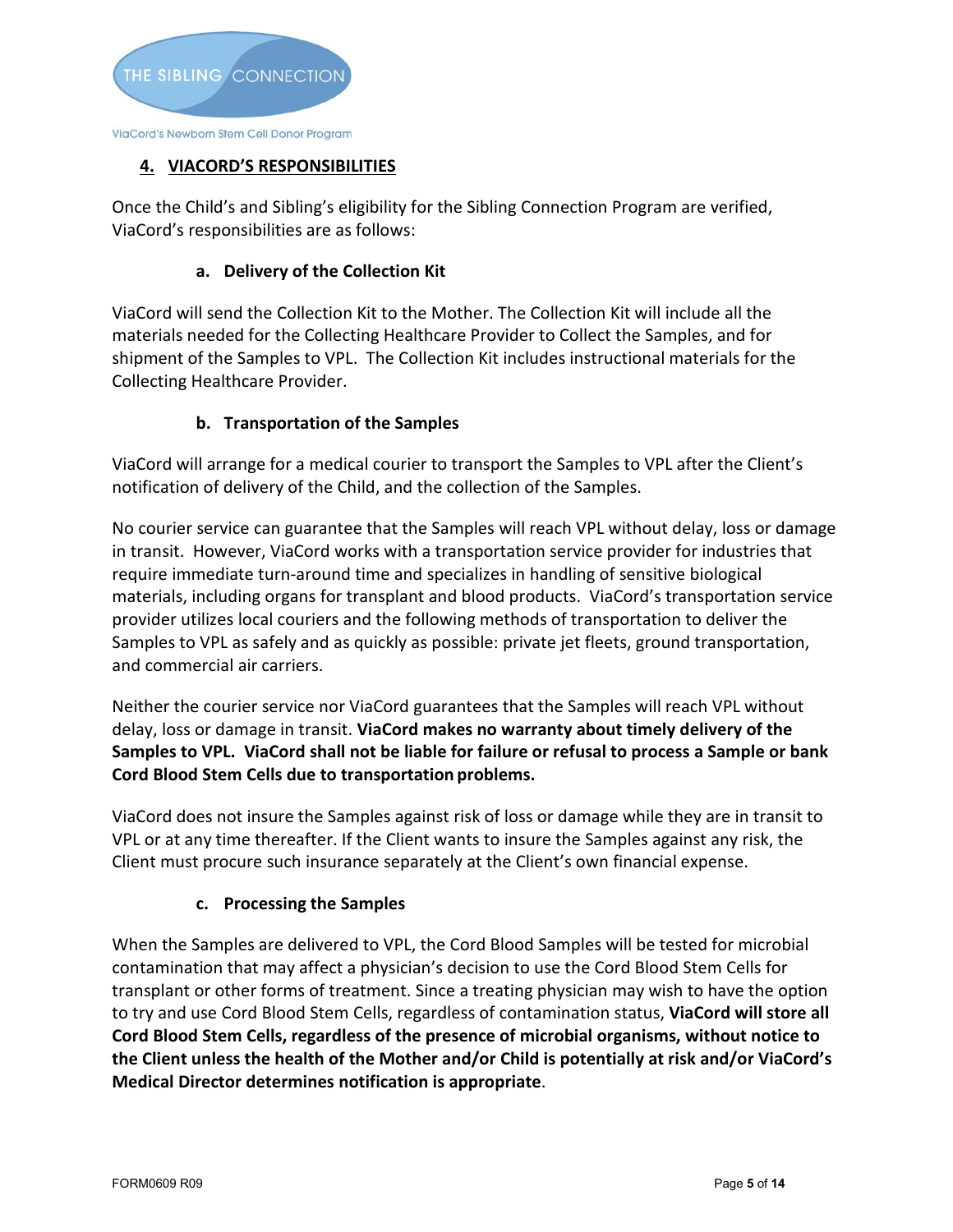

ViaCord's lab specialists will process the Cord Blood Samples in preparation for long-term storage of the Cord Blood Stem Cells and eventual Release. This processing is performed to comply with federal, state, and industry requirements, and to maximize the utility of the Cord Blood Stem Cells if they are ever called for use.

The Maternal Sample will be tested for certain infectious diseases as described in the Informed Consent to Testing of the Maternal Sample. If the Maternal Sample has a positive test result for infectious disease, the Cord Blood Stem Cells will still be stored, except in situations where the maternal blood sample is confirmed positive for HIV by Nucleic Acid testing. Newborn Stem Cells with a maternal sample positive test result for infectious disease may only be released with the approval of ViaCord's Medical Director and the treating physician.

ViaCord may choose not to process or store the Cord Blood Sample and/or store the Cord Blood Stem Cells for any reason, including, but not limited to: low volume or low weight of Cord Blood Stem Cells, improper collection technique, improper or untimely handling and shipment of the Cord Blood Samples, or failure notify ViaCord for courier service within the two (2) hour period after delivery of the Child. ViaCord will contact you if a decision is made not to proceed with processing or storage.

If ViaCord decides not to proceed with the processing of the Cord Blood Sample or storage of the Cord Blood Stem Cells for any reason, ViaCord will notify the Client.

In addition, ViaCord will store a Cord Blood Sample on the DBS Card.

# **d. Storage of Cord Blood Stem Cells**

When the processing of the Cord Blood Samples is complete, the Cord Blood Stem Cells will be transferred to a cryobag for cryopreservation. The cryobags are then placed in storage at or below -150 degrees Celsius in a freezer that is protected and housed in VPL's severe-weather resistant storage vault. The temperature in the storage freezers is continuously monitored to detect even the smallest change in temperature.

Storage of the Cord Blood Stem Cells does not guarantee the suitability of the Cord Blood Stem Cells for any or all types of future use. Release of the Cord Blood Stem Cells may be prohibited by federal and/or state law due to contamination status, the presence of communicable disease in the maternal blood sample or any other reason. In the event Cord Blood Stem Cells are available for use, only ViaCord's Medical Director and a qualified physician can decide whether the use of the Cord Blood Stem Cells outweighs any potential medical risk.

*[Note: New York Residents Only. It is a requirement of the New York State Department of Health that the Cord Blood Stem Cells are frozen within forty-eight (48) hours of collection. If the Cord Blood Stem Cells are not frozen within forty-eight hours, ViaCord's Medical Director will need to specifically authorize the storage of the Cord Blood Stem Cells.]*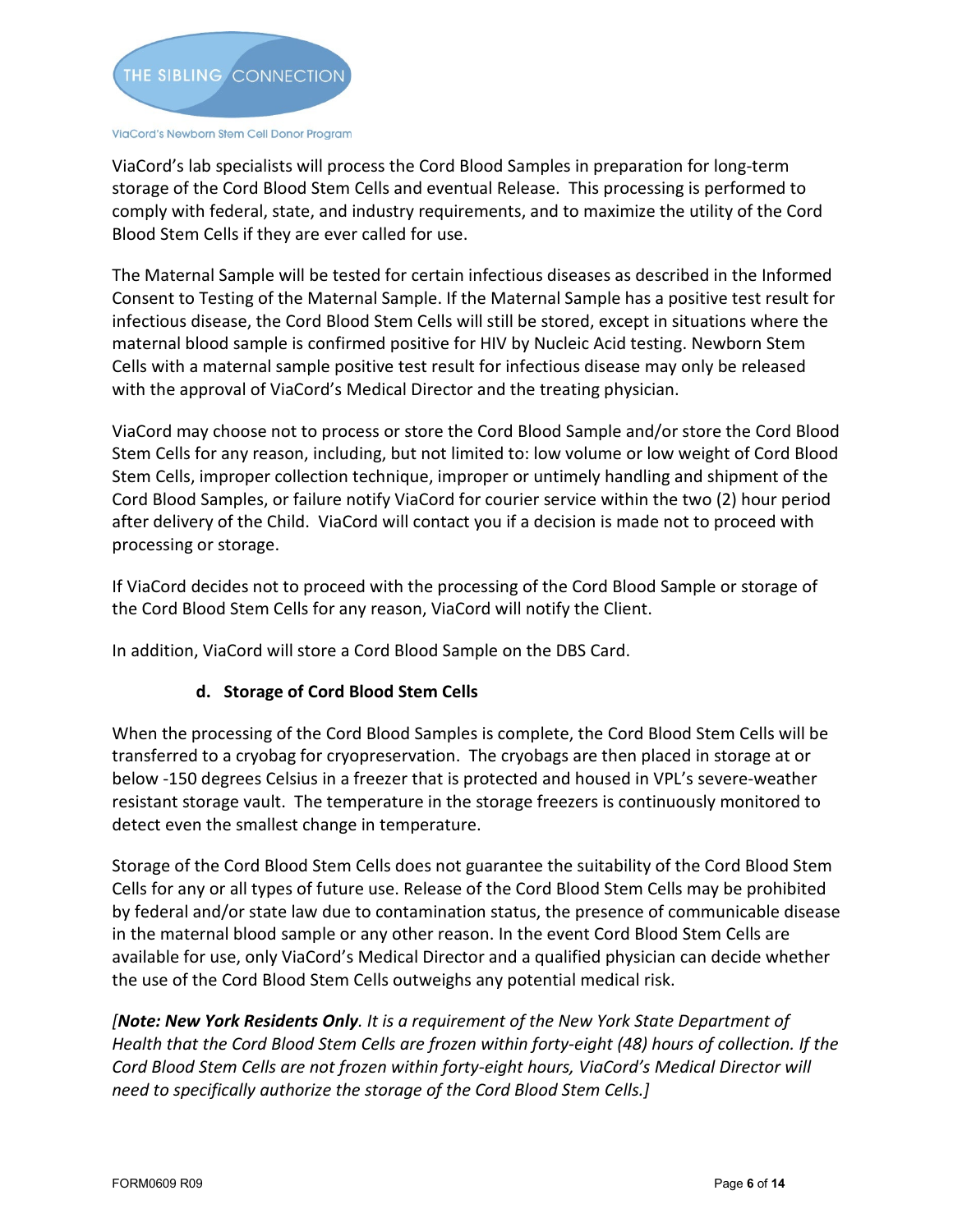

## **e. Results Letter**

Once the Cord Blood Stem Cells have been processed and placed in the storage freezer, ViaCord will send you 1) a Certificate of Preservation saying that the Cord Blood Stem Cells have been successfully stored at VPL, and including the Client's ViaCord account number and the Child's date of birth, and 2) the Results Letter with technical information characterizing the stored Cord Blood Stem Cells.

# **5. RELEASE OF CORD BLOOD STEM CELLS**

**ViaCord is required to have an executed Agreement and Health History Questionnaire on file in order to release Cord Blood Stem Cells for use in treatment or clinical trial.** In the event that the Cord Blood Stem Cells are requested for transplant or other treatment (including use in a clinical trial), ViaCord requires authorization and an Informed Consent by the Legal Guardian to release the Cord Blood Stem Cells, as well as a written request from a physician or researcher qualified to perform a stem cell transplant or other treatment, or a study pursuant to a FDA- or an IRB-approved protocol. The Cord Blood Stem Cells may only be used for the treatment of the Child or a first- or second-degree blood relative. ViaCord's Medical Director, along with the treating physician/researcher, are responsible for donor eligibility determination and acceptability of the Cord Blood Stem Cells in the requested treatment prior to release of the unit, except in situations of Urgent Medical Need, in which case, the donor eligibility determination may be made after the release of the Cord Blood Stem Cells. ViaCord will only release the Cord Blood Stem Cells in accordance with federal and state regulations. If the Cord Blood Stem Cells are eligible for transplant or clinical trial, ViaCord will ship the Cord Blood Stem Cells to the identified facility. The Client is responsible for all shipment and any other expenses associated with Release of the Cord Blood Stem Cells.

**The Client agrees, and shall obtain written documentation that the Mother agrees, that ViaCord is allowed to disclose the testing results of the Maternal Sample and/or Cord Blood Stem Cells to healthcare providers involved in the care of the Sibling.** 

# **6. COST AND PAYMENT**

There is no cost to you for the Cell Banking Services under the Sibling Connection Program. ViaCord will not reimburse any costs the Clients may incur in connection with the Cell Banking Services.

ViaCord will store the Cord Blood Stem Cells up to seventy-eight (78) years. You may purchase cord tissue banking or other services by contacting ViaCord Customer Services at **800-998-4226**.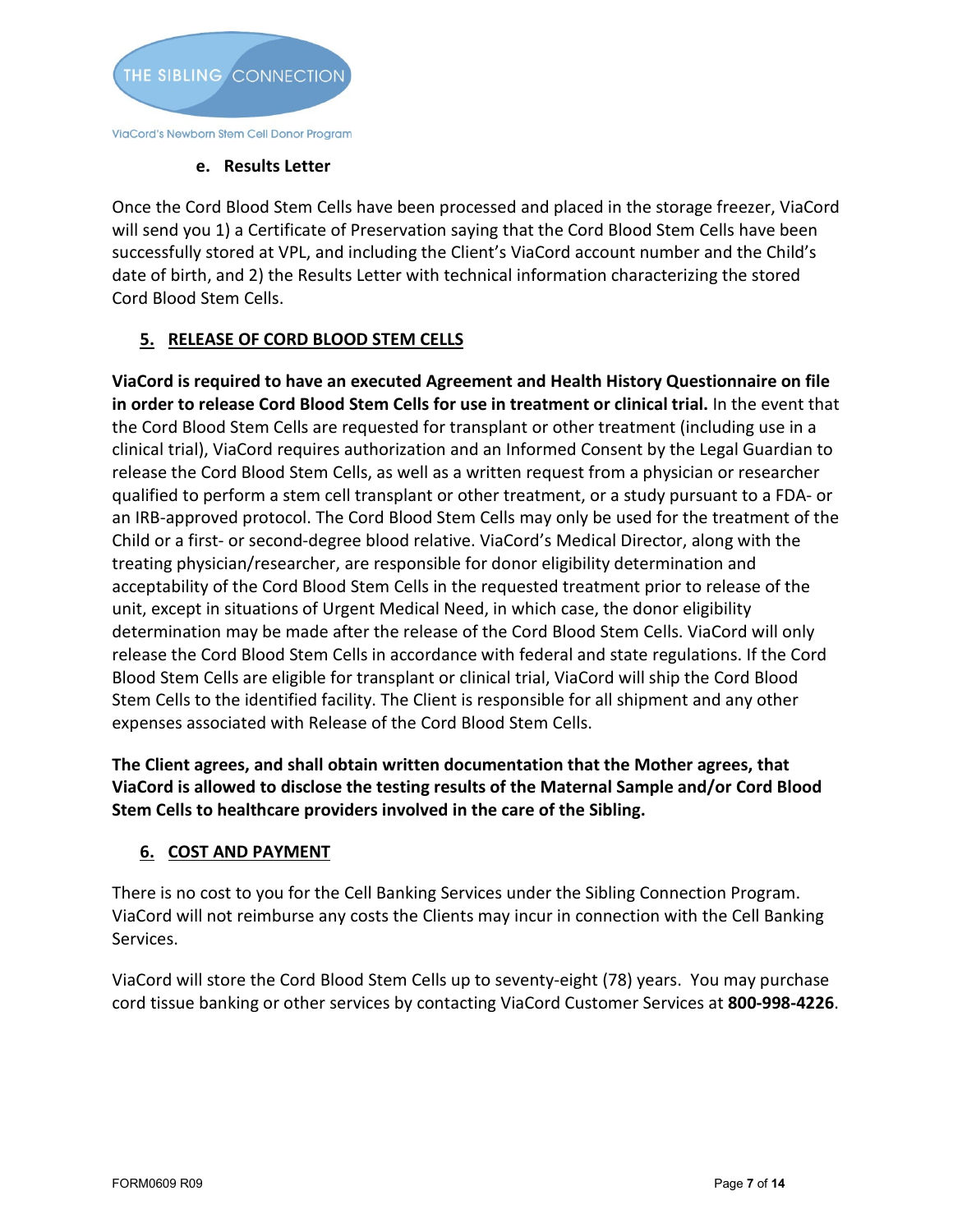# **7. DECISION-MAKING AUTHORITY FOR THE CELL BANKING SERVICES**

### **a. Ownership of Cord Blood Stem Cells**

Ownership of the Cord Blood Stem Cells is a legal matter that may be determined in accordance with the laws of various jurisdictions. As a contractual matter, ViaCord and the Clients agree to follow the provisions in this Section. ViaCord shall be entitled to rely on the applicable Client's instructions regarding the disposition of the Cord Blood Stem Cells under the circumstances provided below.

# **b. Release of the Cord Blood Stem Cells**

Only the Legal Guardian can call for release of the Cord Blood Stem Cells. However, once the Child reaches the age of majority, *ViaCord will follow the request of the Child*.

# **c. Transfer of the Cord Blood Stem Cells**

Only the Legal Guardian may act for all Clients to transfer the Cord Blood Stem Cells to a thirdparty, other than a Release.

## **d. Termination of Newborn Cell Banking Services**

Only the Legal Guardian may act for all Clients to terminate the Cell Banking Services subject to the terms and conditions of this Agreement. However, once the Child reaches the age of majority, *ViaCord will follow the request of the Child*.

#### **e. Legal Disputes**

In the event of a legal dispute over ownership of the Cord Blood Stem Cells or the rights to dispose of the Cord Blood Stem Cells, ViaCord will continue to provide banking services, until such time as ViaCord is presented with a final court order that mandates a change in ownership. At such time, the new owner will be provided an opportunity to sign a new Service Agreement or otherwise provide ViaCord with instructions to discontinue banking services.

Absent an undisputed instruction from the Legal Guardian or Child, as indicated above, or a final court order, ViaCord will continue to store the Cord Blood Stem Cells as long as described in this Agreement.

#### **f. Account Ownership**

Notwithstanding anything else in this Agreement, the Child may take over as Primary Account Owner with respect to the Cord Blood Stem Cells at any time after reaching the age of majority by executing a new Enrollment Agreement with ViaCord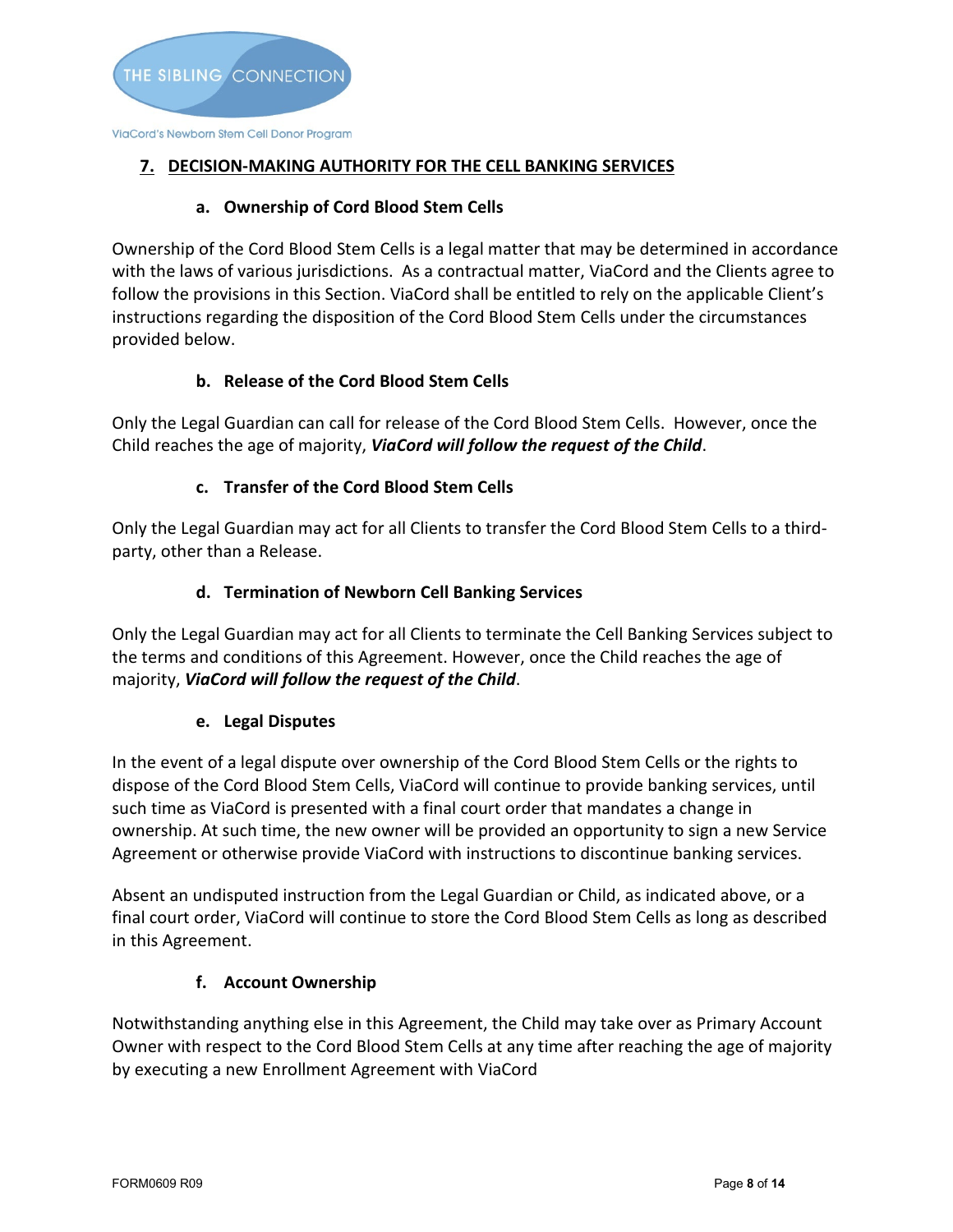# **8. TERMINATION OF CELL BANKING SERVICES**

## **a. Automatic Termination**

If all of the Cord Blood Stem Cells are released or transferred, the Cell Banking Services shall automatically terminate.

# **b. Termination by Clients**

The Legal Guardian may terminate Cell Banking Services at any time.

After the Child reaches majority, the Child may takeover as Primary Account Owner by executing a new contract with ViaCord. Further, upon reaching the age of majority, the Child may terminate the Cell Banking services *over the wishes of the Legal Guardian.* 

To terminate the Cell Banking Services, the applicable Client must sign ViaCord's Termination Agreement, and provide proof of identity.

# **c. Transfer of Cord Blood Stem Cells**

Client may request the Cord Blood Stem Cells be transferred to another cord blood bank provided that the other cord blood bank is approved by the FDA to store the Cord Blood Stem Cells and all state and federal regulations are followed. In the event of a transfer under this Section, the Client is responsible for all shipment expenses and an administrative fee and will be required to sign ViaCord's Transfer Agreement.

Transfer of all Cord Blood Stem Cells will automatically terminate the Cell Banking Services.

# **d. Effect of Termination**

If the Cord Blood Stem Cells are still in storage upon termination of the Cell Banking Services, the Client may either donate the Cord Blood Stem Cells to ViaCord's research or instruct ViaCord to destroy the Cord Blood Stem Cells according to ViaCord's standard operating procedure, which may allow ViaCord to defer destruction of the Cord Blood Stem Cells until a latertime. If the Client instructs ViaCord to destroy the Cord Blood Stem Cells, the Cord Blood Stem Cells will not be used for any purpose during the period of time prior to destruction, including but not limited to any therapeutic or research purpose.

# **9. RELEASE; LIMITATION OF LIABILITY; INDEMNIFICATION; FORCE MAJEURE**

ViaCord warrants that it will use commercially reasonable efforts to perform the Cell Banking Services as described in this Agreement. **VIACORD MAKES NO OTHER WARRANTIES OF ANY KIND WHATSOEVER, EXPRESS OR IMPLIED, INCLUDING BUT NOT LIMITED TO WARRANTIES OF FITNESS FOR A PARTICULAR PURPOSE OR MERCHANTABILITY WITH RESPECT TO ITS SERVICES, WHICH WARRANTIES ARE EXPRESSLY DISCLAIMED. UNDER NO CIRCUMSTANCES WILL VIACORD BE LIABLE TO CLIENTS UNDER THIS AGREEMENT. TO THE FULLEST EXTENT**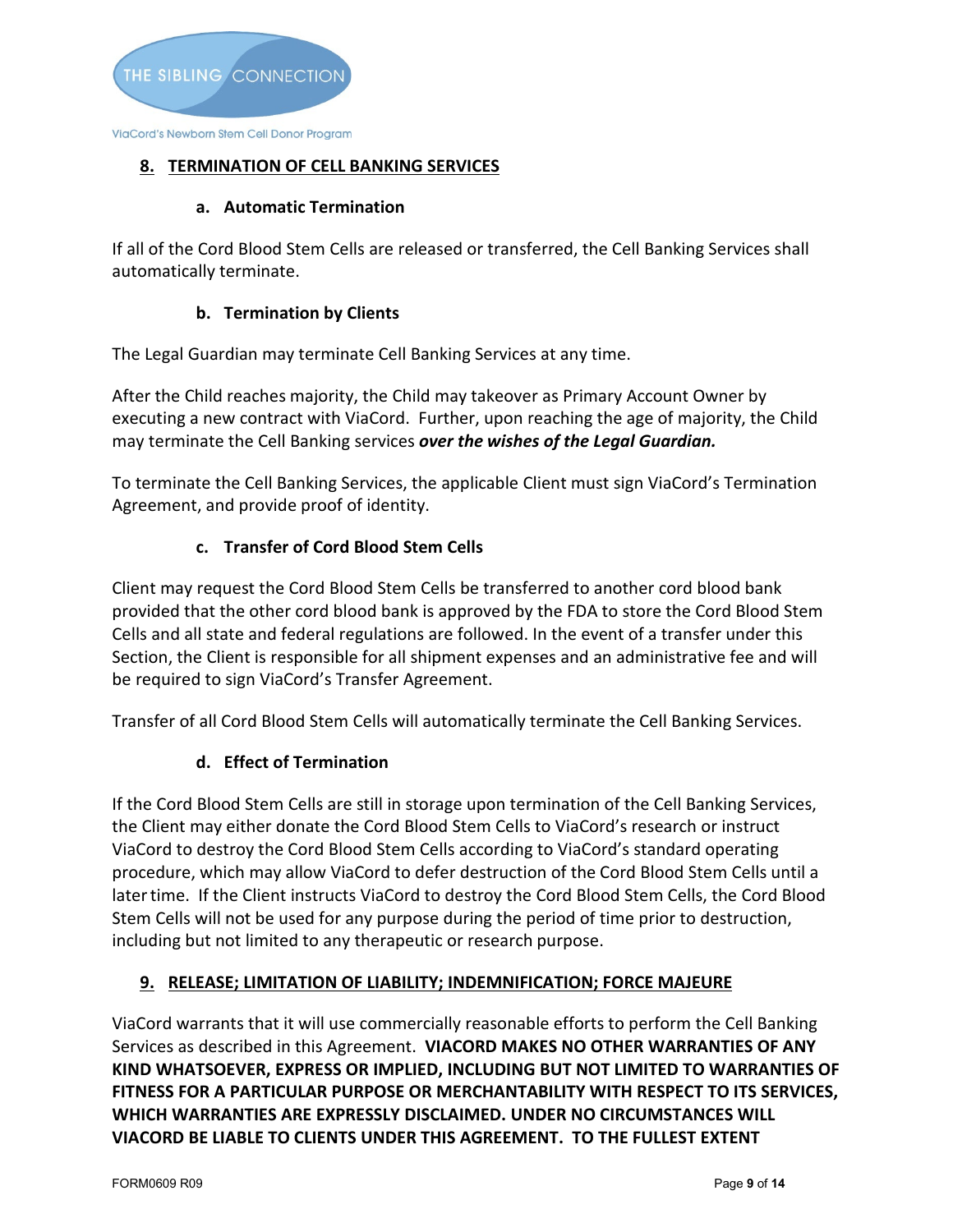

# **ALLOWED BY LAW, IN NO EVENT SHALL VIACORD BE LIABLE FOR ANY SPECIAL, INDIRECT, INCIDENTAL, CONSEQUENTIAL OR PUNITIVE DAMAGES (INCLUDING, BUT NOT LIMITED TO, THE LOSS OF OPPORTUNITY, LOSS OF DATA, LOSS OF USE, OR LOSS OF REVENUE OR PROFIT) IN CONNECTION WITH THIS AGREEMENT HERETO, THE SERVICES PROVIDED OR OTHERWISE, EVEN IF VIACORD IS ADVISED IN ADVANCE OF THE POSSIBILITY OF SUCH DAMAGES.**

You, on your own behalf and on behalf of all other Clients, release ViaCord and its officers, directors, employees, agents, affiliates, successors and assigns from any and all other liability for any and all loss, harm, damage or claim of any kind in connection with the Cell Banking Services.

You understand and agree that You are giving up certain rights that You or other clients might otherwise have, now or in the future, to sue or otherwise seek monetary damages or other relief against ViaCord for any reason relating to the Cell Banking Service.

# **10. CONFIDENTIALITY OF HEALTH INFORMATION**

Appropriate confidentiality will be maintained for all Client records. ViaCord may be required to release or make available information regarding certain positive test results, such as HIV, AIDS, hepatitis C, or other infectious diseases to federal, state, or local government agencies. For additional information regarding ViaCord's Privacy Policy, please visit [www.viacord.com/privacy-policy/index.aspx.](http://www.viacord.com/privacy-policy/index.aspx)

# **11. RESOLUTION OF DISPUTES**

This Agreement will be governed by and construed in accordance with the laws of the Commonwealth of Massachusetts, without giving effect to conflict of laws, rules or principles. This Agreement has been prepared in the English language and the English language shall control its interpretation. All questions, disputes or differences which may arise between the Parties to this Agreement shall, if such questions, disputes, or differences cannot be amicably resolved by the Parties, be referred to arbitration to be held in Boston, Massachusetts in accordance with the Commercial Arbitration Rules of the American Arbitration Association, which rules are deemed to be incorporated by reference into this Section. The arbitrators' decision shall be final and binding upon the Parties and shall provide the sole and exclusive remedies of the Parties. Judgment upon the rendered award may be entered into any court having jurisdiction or application may be made to such court for a judicial acceptance of the award or orders of enforcement.

# **12. ASSIGNMENT**

The Agreement is personal and non-assignable by Clients. Any purported assignment by Clients is null and void.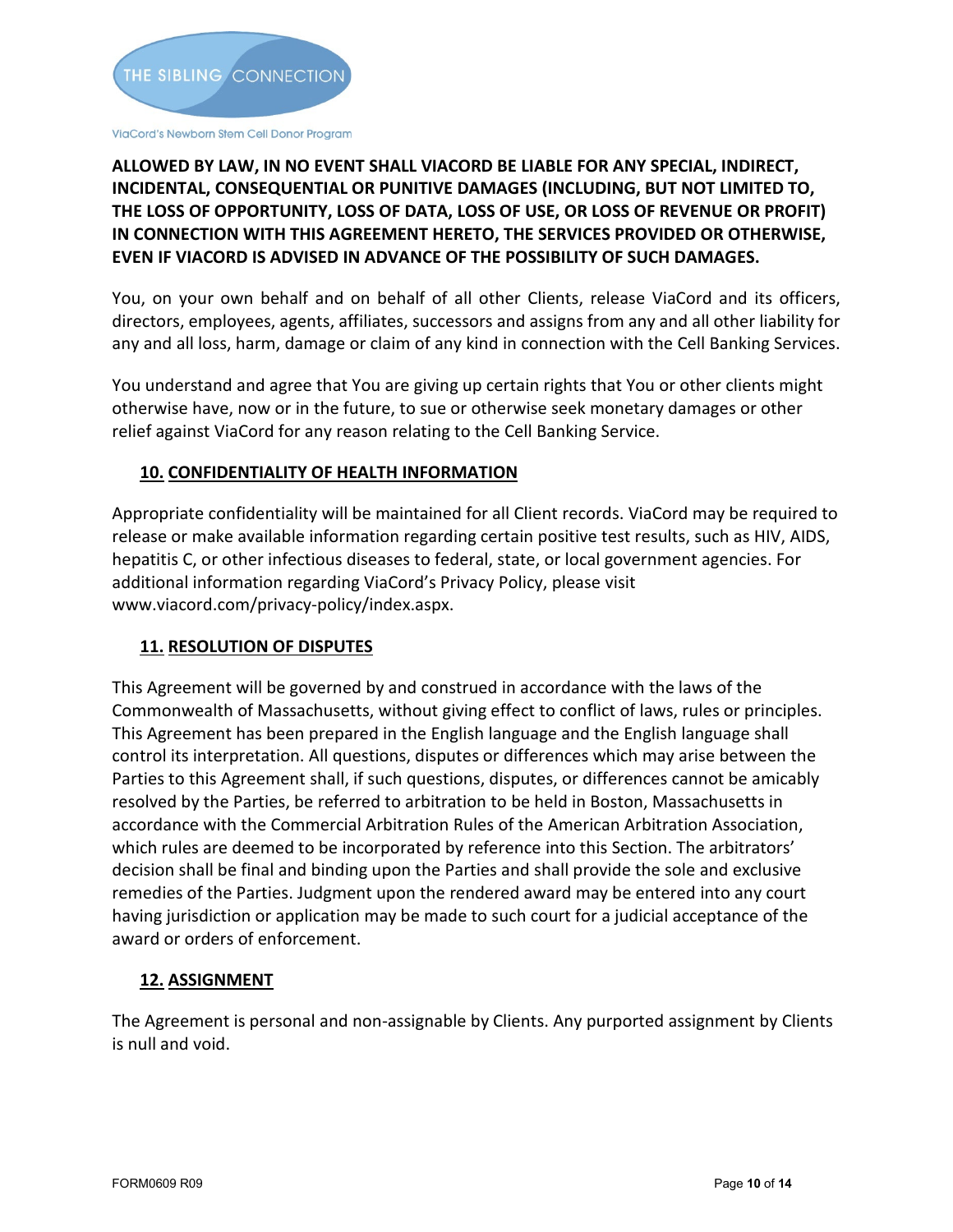

# **13. FORCE MAJEURE**

ViaCord will not be liable for nonperformance of this Agreement or any services anticipated by this Agreement, including the loss or destruction of any Cord Blood Stem Cells, in the event of a force majeure which may include without limitation, natural disasters, strikes, acts of God, war, non-temporary power failures, terrorist attacks, and government regulations.

## **14. ENTIRE AGREEMENT**

This Agreement contains the entire agreement between the Parties with respect to the Cell Banking Services and supersedes any and all previous agreements and understandings, whether written or oral.

#### **15. SEVERABILITY**

Primary Account Owner:

The provisions of this Agreement are severable. If any part or portion of this Agreement is determined to be invalid or unenforceable, that provision will be modified so that it is valid and enforceable, and this Agreement will otherwise remain in effect.

*By Signing below, You certify that all the information Clients provided in this Agreement, including the Schedules, is true and correct to the best of Your knowledge, and that You have signed this Agreement freely and voluntarily.*

*By Signing below, You retain ViaCord to perform the Cell Banking Services, subject to the terms and conditions of this Agreement, and You agree to be bound by the terms and conditions of this Agreement.*

Accepted and agreed by the Legal Guardians:

| Primary Account Owner: |             |
|------------------------|-------------|
| Signature:             | Signature:  |
|                        |             |
| Print Name:            | Print Name: |
|                        |             |
| Date:                  | Date:       |
|                        |             |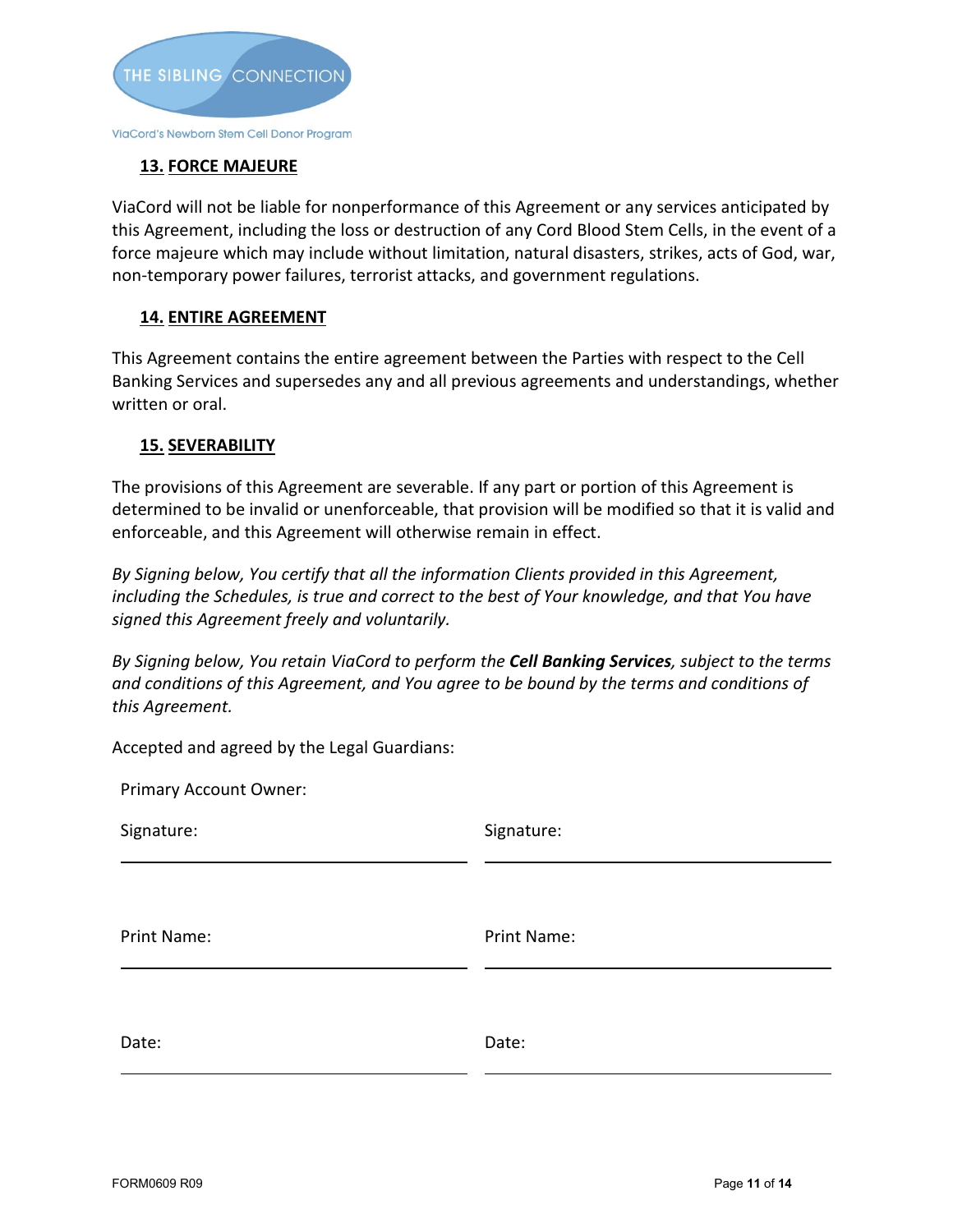

#### **Schedule 1**

## **INFORMED CONSENT FOR COLLECTION AND STORAGE (completed by Legal Guardian)**

I elect to privately bank my Child's Cord Blood Stem Cells with ViaCord. I authorize my healthcare provider to collect my child's cord blood. I authorize ViaCord to process the Cord Blood Sample and store the Cord Blood Stem Cells after delivery. I am at least 21 years of age and I am able to lawfully enter into a contract with ViaCord.

I understand that I have the following options regarding my Child's Cord Blood Stem Cells:

- 1) Discard the Cord Blood Sample and Cord Blood Stem Cells as medical waste.
- 2) Donate the Cord Blood Sample and Cord Blood Stem Cells to a public bank, if available.
- 3) Privately bank the Cord Blood Stem Cells.

I understand that there are benefits and risks associated with the collection of the Child's Cord Blood Stem Cells. I understand that the Cord Blood Stem Cells are being stored for potential therapeutic use by the Child or a first or second degree blood relative (i.e., parents, siblings, children, grandparents, aunts, uncles, nieces and nephews). I understand that banking Cord Blood Stem Cells does not guarantee that they will be suitable for all treatments or that treatment will work, and only a doctor can determine when it can be used.

I understand that I have the right to withdraw my consent to collect, process, and store the Child's Cord Blood Stem Cells prior to the collection, processing, and/or storage of the Cord Blood Stem Cells by sending a signed letter of revocation by mail, fax, or email to **ViaCord, Attn: Clinical Affairs, 2375 Progress Drive, Hebron, KY 41048**, Fax: **866-565-2243**, or email: **[Forms@Viacord.com](mailto:Forms@Viacord.com)**. I understand that if I revoke my consent the Child will no longer be eligible for ViaCord's Services. I acknowledge that if I decide to withdraw my consent prior to the collection of the Cord Blood Stem Cells, the Clients, including the Sibling, will be ineligible for the Sibling Connection Program.

Signature:

Print Name:

Date: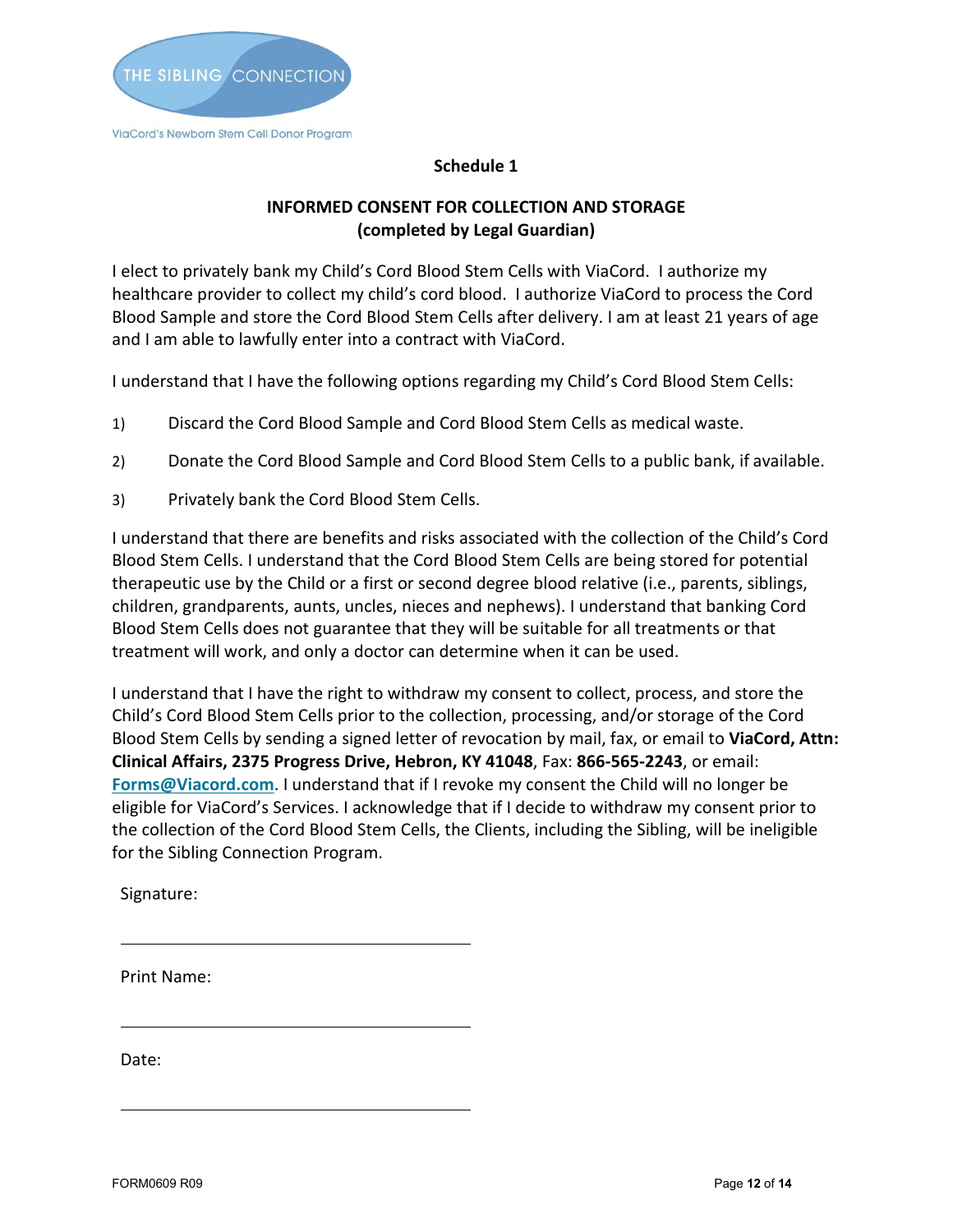

# **Schedule 2**

# **INFORMED CONSENT TO TESTING OF THE MATERNAL SAMPLE (completed by the Mother)**

I am pregnant with a child. I understand and agree to the following:

I must be assessed by a physician prior to providing this informed consent.

• I must allow the collection of samples of my own blood drawn at the time of the child's delivery. The blood samples will be collected by a doctor, nurse, phlebotomist or midwife at the time of delivery.

I must provide my health history.

I understand that there are risks to having a sample of my own blood drawn, which may include bruising, redness, discomfort, or inflammation around the needle site as well as, in very limited cases, more significant complications.

I authorize ViaCord to test my blood for certain infectious diseases including but not limited to:

- Human Immunodeficiency Virus (HIV)
- Hepatitis B Virus
- Hepatitis C Virus
- Human T-Lymphotropic Virus (HTLV)
- Cytomegalovirus (CMV)
- **Syphilis**

• And any other infectious/communicable disease as required under federal or state law or regulation.

I understand that I will only be contacted by ViaCord in the event that test results for my sample are confirmed positive for HIV, Hepatitis B or C Virus, HTLV, Syphilis, or any other relevant communicable disease as required under federal or state law.

I authorize ViaCord to provide me and my physician with test results. I authorize ViaCord to provide the Results to the Child's physician, if applicable. The test results may also be used for research purposes and for analyses and in publications, provided that they are aggregated with other data and do not contain donor identification.